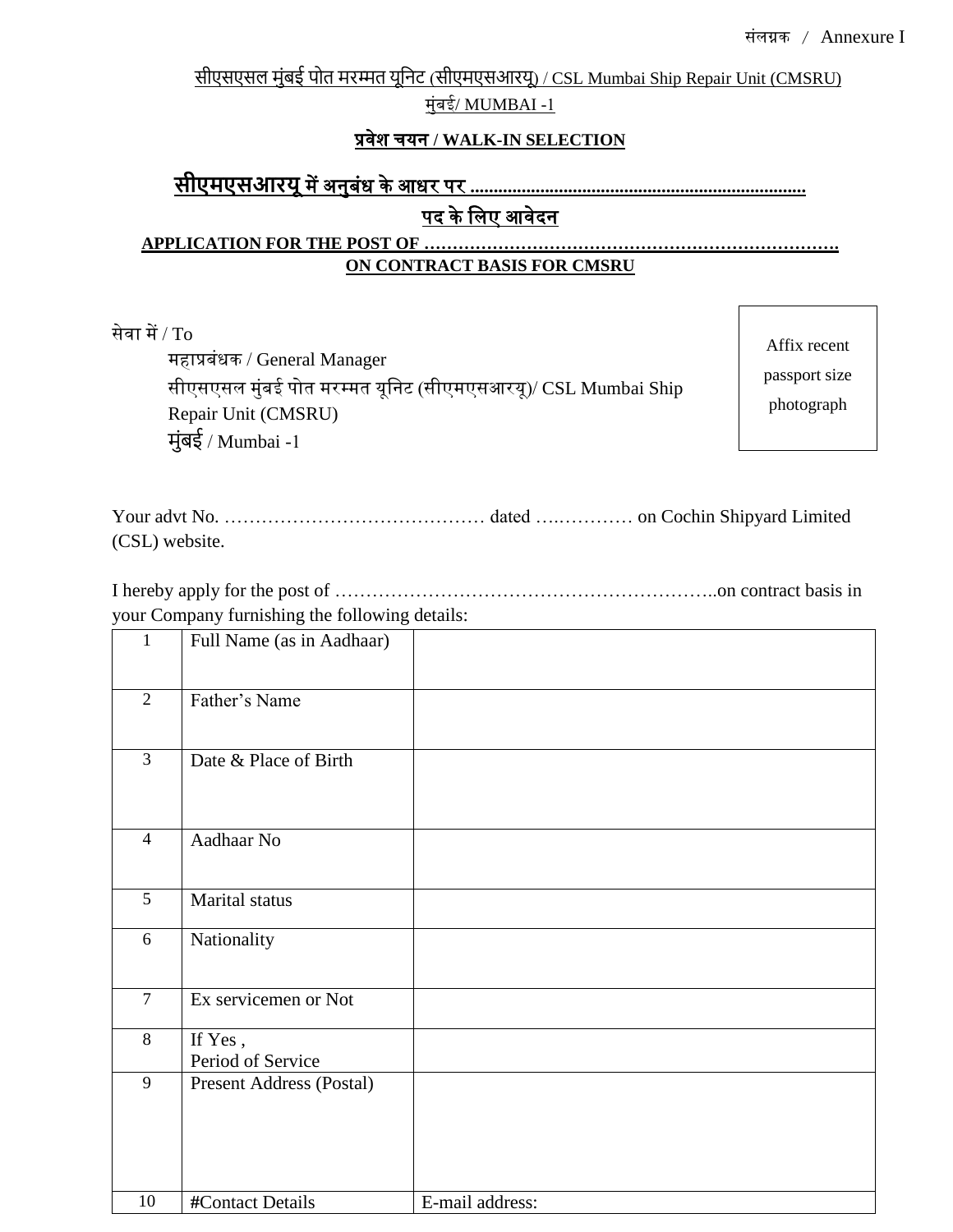|    |                                                                                                         | Mobile No:<br>Landline/Alternate Mobile No: |          |          |  |
|----|---------------------------------------------------------------------------------------------------------|---------------------------------------------|----------|----------|--|
| 11 | Whether belonging to<br>SC/ST/OBC/EWS *                                                                 |                                             |          |          |  |
| 12 | Disability (if any), Category<br>and percentage of<br><b>Benchmark Disability</b><br>(VH/HH/OH/Others)* |                                             |          |          |  |
| 13 | Languages known                                                                                         | To read                                     | To write | To speak |  |

#### **# Applicants should ensure that they enter valid e-mail ID and Contact Numbers (Mobile, Landline/Alternate Mobile Number) as all correspondence from CMSRU will be through that e-mail ID/Contact Number only.**

\*Copy of certificate to be attached PwBD Candidates belonging to OBC category but not covered under "Non-Creamy Layer" should indicate their category as PwBD (UR).

### **14. Educational Qualification:** (See item I in the advertisement)

| Examination | Main Subjects | Name of<br>College/<br>Institution | Year of<br>passing | *Marks<br>obtained/<br>Class & Rank | Medals/<br>Distn/<br>Awards of<br>Merit |
|-------------|---------------|------------------------------------|--------------------|-------------------------------------|-----------------------------------------|
|             |               |                                    |                    |                                     |                                         |
|             |               |                                    |                    |                                     |                                         |
|             |               |                                    |                    |                                     |                                         |
|             |               |                                    |                    |                                     |                                         |
|             |               |                                    |                    |                                     |                                         |

\*Please attach photocopies of mark sheets.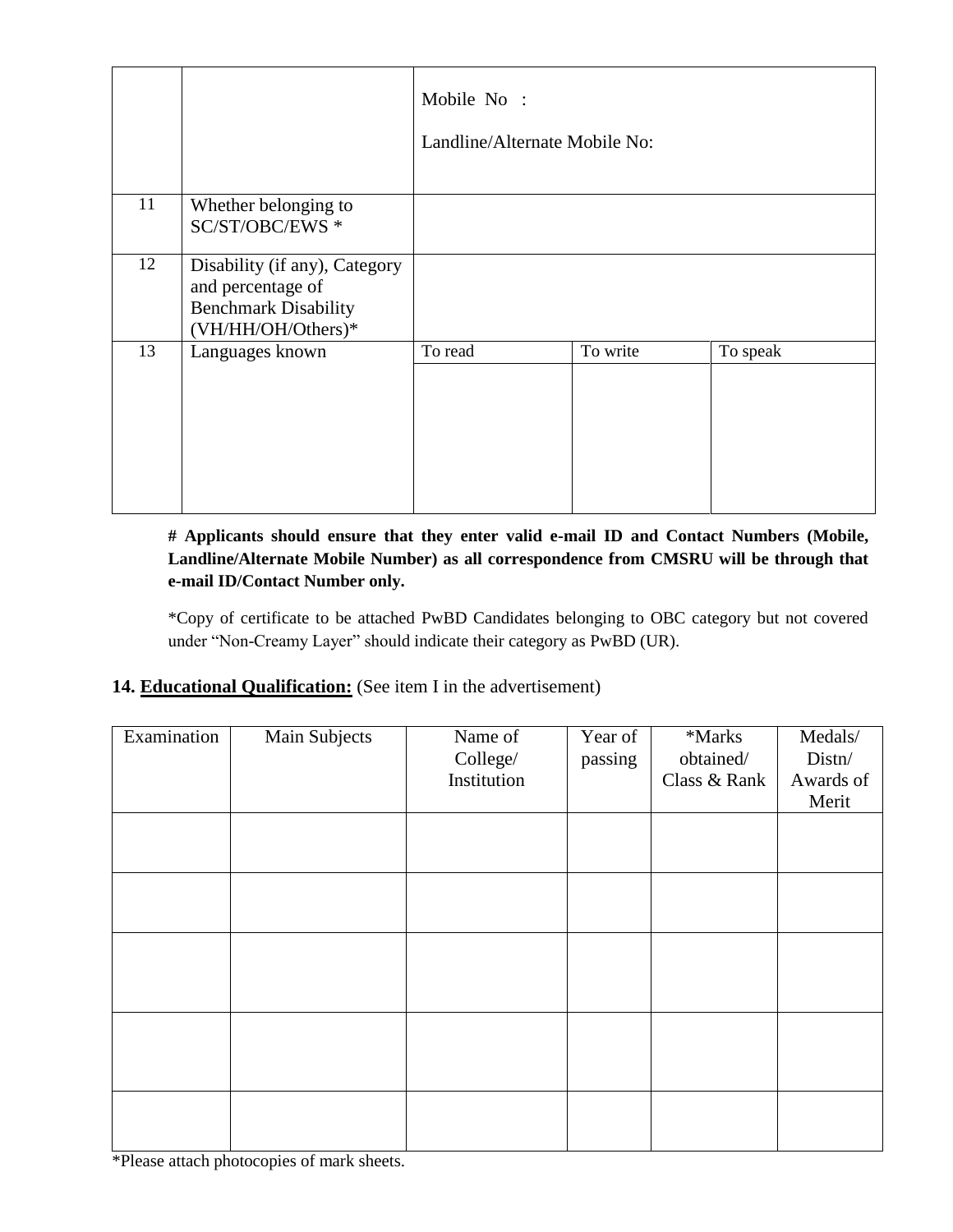## **15. Experience:**

a) Give a Brief Description of Major Assignments handled.

b) **# Provide experience details starting from the present position and indicating previous employment in descending chronological orders. Use separate sheet if required**. Application will be rejected in case of incomplete information and without supportive documents.

| S1 | Post held           |                    | Period           |                             | Nature              | Scale of                             | Last          | Reason |
|----|---------------------|--------------------|------------------|-----------------------------|---------------------|--------------------------------------|---------------|--------|
| No | and<br>Organization | From<br>(dd/mm/yy) | To<br>(dd/mm/yy) | Total<br>$(yr\&$<br>months) | of<br>pay<br>duties | basic<br>pay<br>drawn in<br>the post | for<br>change |        |
|    |                     |                    |                  |                             |                     |                                      |               |        |
|    |                     |                    |                  |                             |                     |                                      |               |        |
|    |                     |                    |                  |                             |                     |                                      |               |        |
|    |                     |                    |                  |                             |                     |                                      |               |        |